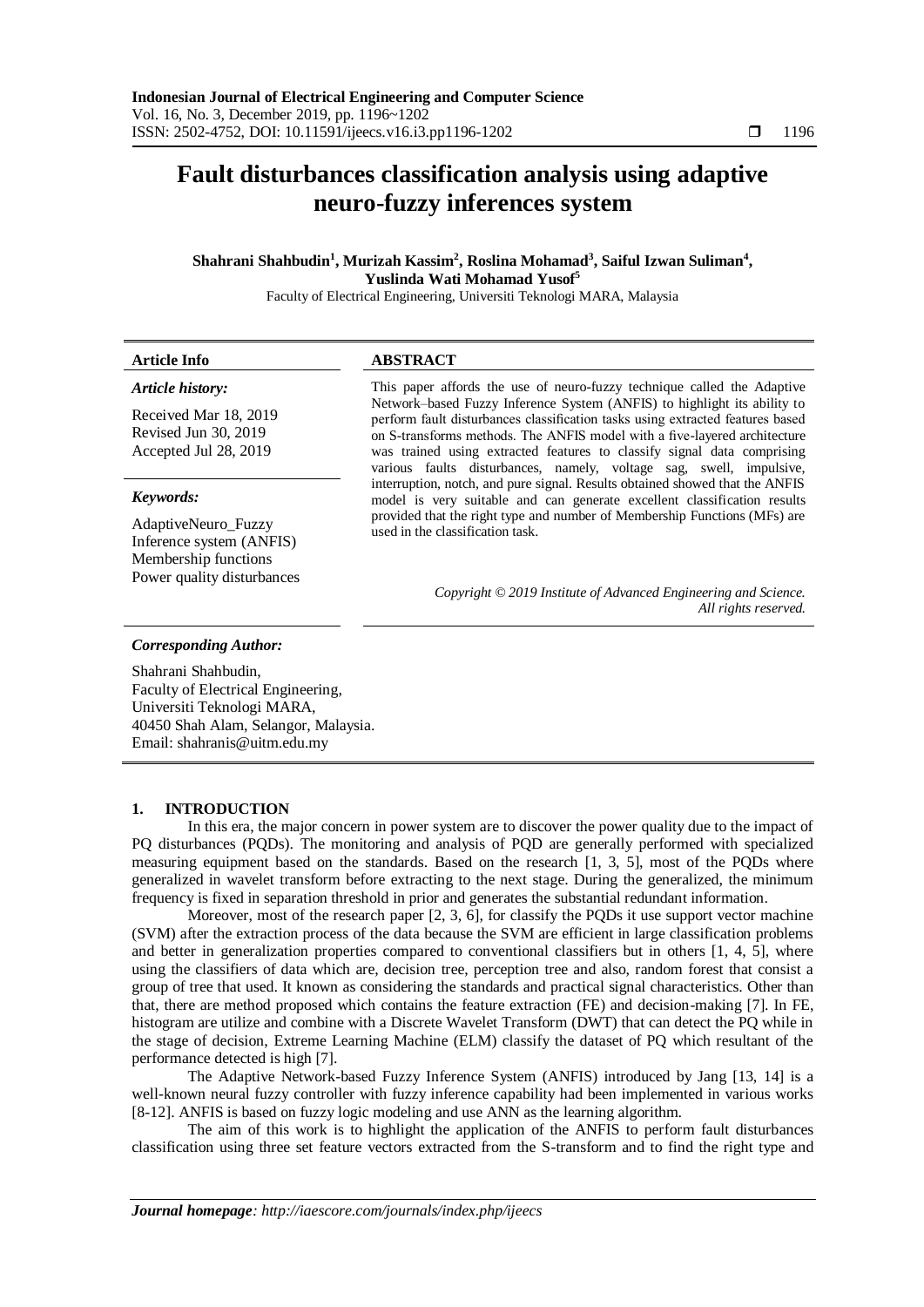number of Membership Functions (MF's) for used in ANFIS. This is to provide a fast action to supply power to the consumer if there is some disturbances occur in the power system.

The remaining parts are organized as follows. Detailed methodology is discussed in Section 2 Section 3 describes the results obtained. Finally, conclusions are given in Section 4.

## **2. RESEARCH METHOD**

The flow chart of the proposed method is shown in Figure 1. In this study, three feature vectors extracted from the S-transform introduced in [15] were applied as inputs and classification stage with ANFIS implementation will be carried out using MATLAB software.



Figure 1. The flow of the proposed method

## **2.1. S-transform Feature Extraction**

S-transform is one of the feature extraction methods based on time-frequency analysis. It extracts the pre-processing data into the most salient features that represent the power quality phenomenon [16]. The original formula for s-transform is shown in (1).

$$
S(\tau,f) = \frac{|f|}{\sqrt{2\pi}} \int_{-\infty}^{\infty} x(t) e^{-\frac{(\tau-t)^2 f^2}{2}} e^{-i2\pi ft} dt.
$$
 (1)

where:  $f$  *is frequency, t and*  $\tau$  *is time* 

The output from S-transform is a  $m \times n$  matrix known as S matrix with column is referred to time and row is referred to frequency. Every element from this matrix is a complex value. Each row indicates the magnitude of S-transform with all the frequency at the same time and each column indicates the magnitude of S-transform from same frequency.

According to [15], the first step in implementing the feature extraction is to map the distorted data signal to S-transform domain. For non-stationary signal interference and noise, using the analysis of Stransform, feature vectors extracted from signal interference in the form of time-frequency representation of the curves.

A statistical technique is used to the amplitude of contour matrix of S-transform by using maximum amplitude and frequency amplitude plot. The resulting features are formulated as follows.

Amplitude factor, F1 as the first feature with the given by (2),

$$
F_1 = 1 + std1 + std2 - normal-norm2
$$
\n<sup>(2)</sup>

Where:

std1: Maximum value of standard deviation distortion signal std2: Minimum value of standard deviation distortion signal norm1: Maximum value of normal signal norm2: Minimum value of normal signal Second feature is given by the equation of,

$$
F2 = stdl - normal \tag{3}
$$

*Fault disturbances classification analysis using adaptive neuro-fuzzy inferences… (Shahrani Shahbudin)*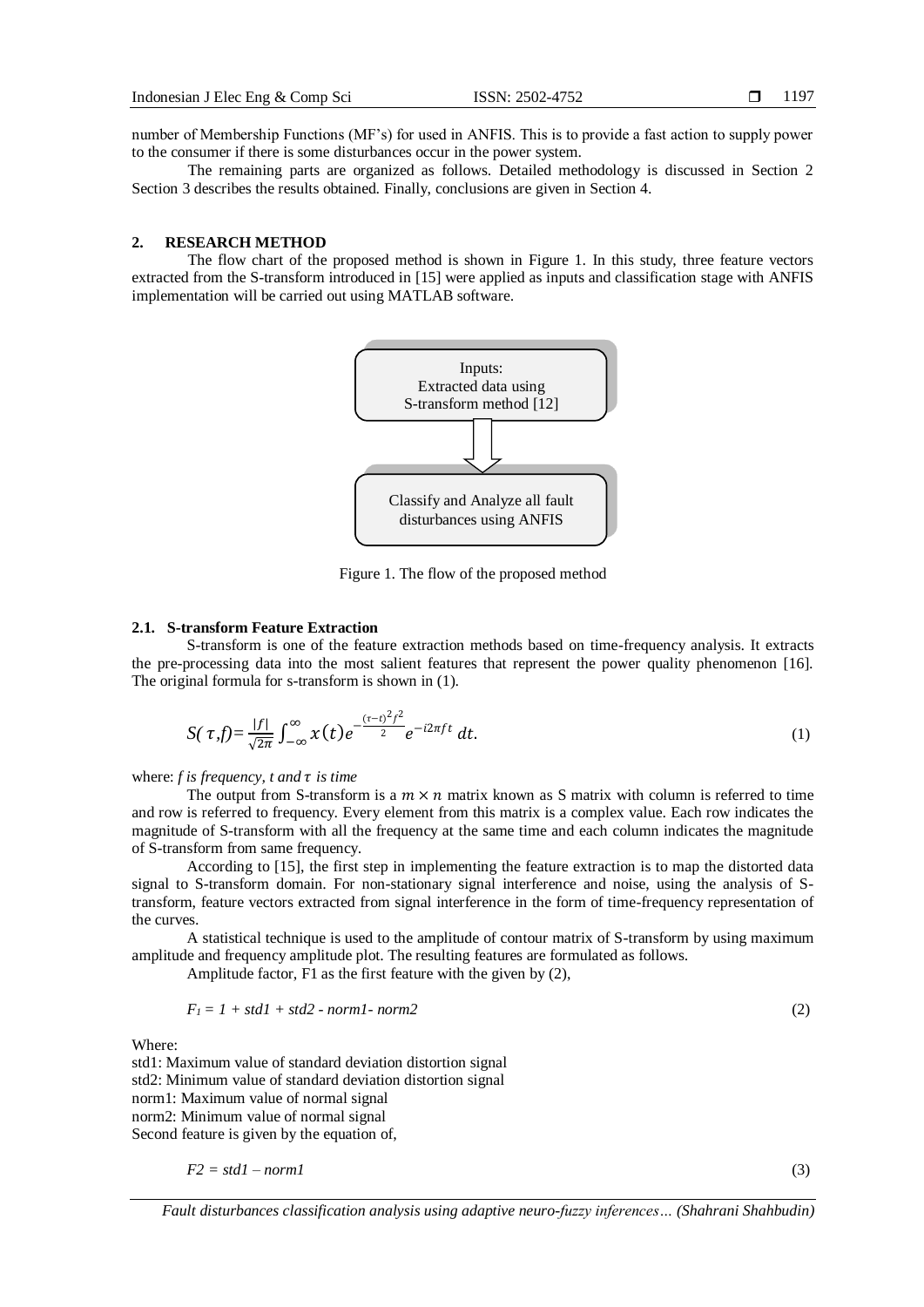And the third feature is given by equation,

$$
F3 = \text{mean} \ (\text{mean} \ (abs \ (ds)^2)) \tag{4}
$$

Where:

ds: absolute value of S-transform distortion signal

In this study, based on these formulas, three feature vectors extracted were used as inputs in which parameter F1 was assigned as input one, input two was represented by parameter F2, and parameter F3 represented input three. Table 1 depicts the sample of three inputs.

| Feature Vectors<br>Types of<br>Faults | F1     | F <sub>2</sub> | F3     |
|---------------------------------------|--------|----------------|--------|
| Sag                                   | 1.0573 | 0.0302         | 0.0009 |
| Swell                                 | 1.0814 | 0.045          | 0.0018 |
| Impulsive                             | 1.0936 | 0.059          | 0.0013 |
| Interruption                          | 1.0449 | 0.0386         | 0.0009 |
| Notch                                 | 1.0703 | 0.0355         | 0.0013 |
| Pure                                  | 1.0742 | 0.0371         | 0.0014 |

Table 1. Sample of The Input Data Extracted From S-Transform Method

#### **2.2. Adaptive Neuro-Fuzzy Inference System**

ANFIS technique has been considered in this work because it had been stated as one of the simplest and has a well-defined mathematical model technique to determine the classification of fault [17-19]. It is a hybrid combination of Adaptive Neural Network (ANN) and Fuzzy Inference System (FIS) [12]. FIS use a membership mapping modeling of input to determine its output by a membership function parameters. This membership function parameter can be adjusted to get the targeted values. ANN function as a learning algorithm to the system which gives fast convergence and more accurate in ANFIS target. ANN is adapted so that it can computes the membership function parameters that best allow the associated FIS to track the given input/output data since the FIS only applied to only modeling systems whose rule structure is essentially predetermined by the user's interpretation [12].



Figure 2. Architecture of ANFIS

addition, ANFIS is applied in this work because it give a high precision, easy, and effective technique [12, 13].

The architecture of ANFIS is depicted in Figure 2 [20]. It consists of five layers with two inputs and one output based on the Takagi-Sugeno model.

## **Layer 1: Fuzzification**

This layer is located at the first nodes at the receiving of input data or signal. It adjusted the input signal and performed a Membership Function (MF) in (5). The MF parameters are adjusted according to the user interpretation.

$$
a_i = k_a(x) \tag{5}
$$

where  $\alpha_i$  is membership function of  $k_a(x)$  and a is linguistic label associated with the label.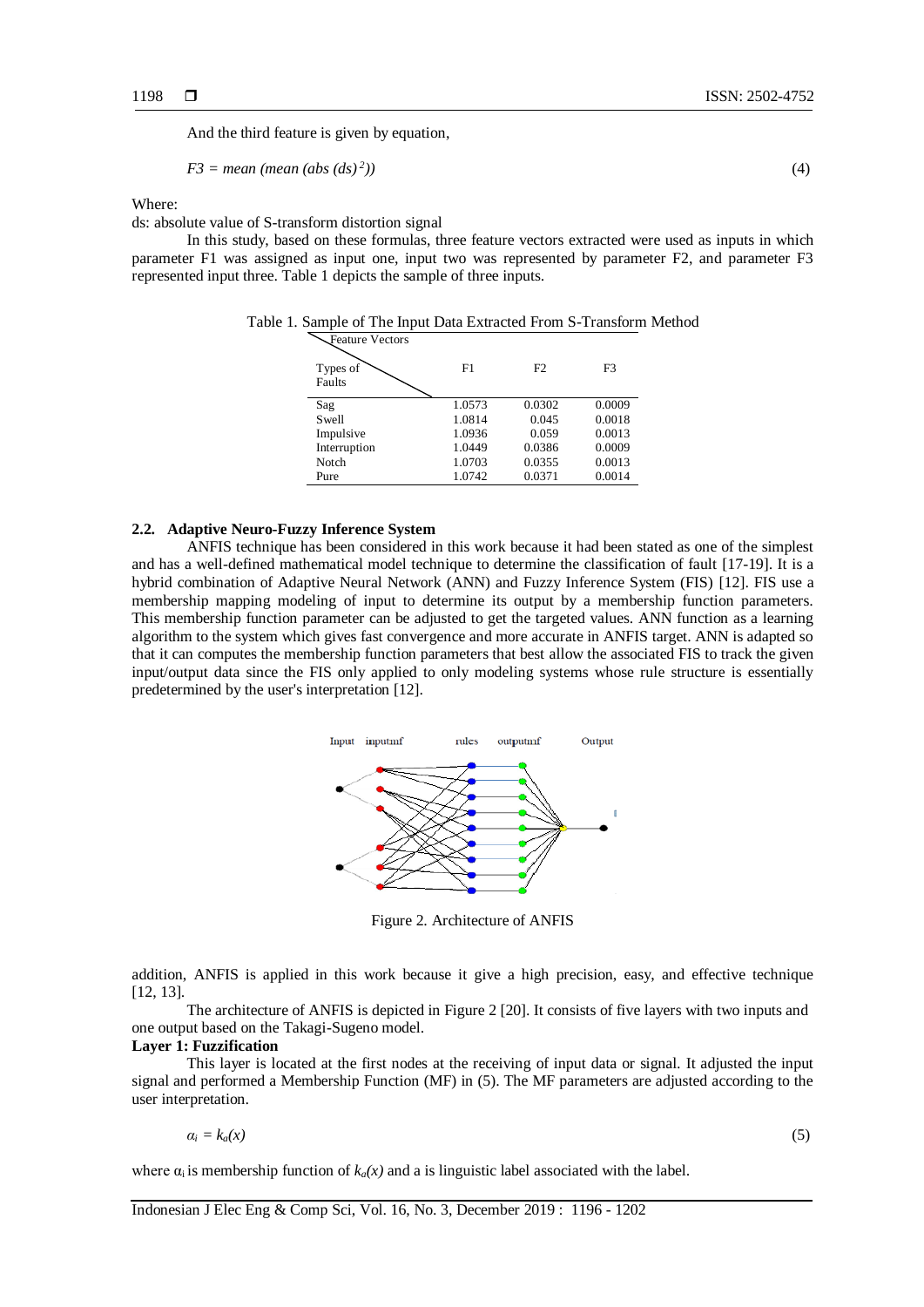In this stage, the signal that has through a fuzzification from the first layer will represent as the firing strength of the IF-THEN rule. The output is multiple of inputs and it performs the fuzzy AND rules.

$$
W_i = R_{ai}(x)^* R_{bi}(y) \qquad i = 1, 2, 3, ... \tag{6}
$$

#### **Layer 3: Normalization**

The input for normalization layer is the output from the IF-THEN rule layer. In this layer, the normalized firing strength will be calculated. Every gained signal is divided by the total of gained signal using below equation.

$$
H_i = \frac{Ri}{\sum_{i=1}^{n} R} \tag{7}
$$

#### **Layer 4: Defuzzification**

In this layer, parameters of output are adjusted because of each node is an adaptive node. Normalized signal is gained by the linear function of MF to the output signal.

$$
f_i = N_i (p_i x + q_i y + r_i) \quad i = 1, 2, 3 \dots \tag{8}
$$

 $p_i$ x,  $q_i$ y and  $r_i$  are the MF parameters for the linear signal.

#### **Layer 5: Neuron Addition**

This is the last layer for ANFIS. In this layer it will calculate the entire defuzzification signal since it has only one node, with the summation of the input signal.

$$
OT = \sum_{i=1}^{n} fI \tag{9}
$$

#### **3. RESULTS AND ANALYSIS**

Hybrid learning algorithm is employed to determine the optimum values of the FIS parameters of the Sugeno-type model. Hybrid-learning is the combination of least-squares method and back-propagation. In the ANFIS, the training data were used to train (or tune) a fuzzy model. In this work, a collection of 264 samples divided into two part; 70% for training and 30% for testing data.

Before training process, several parameters need to be set up first [21]. The numbers of Membership Functions (MF's) are assigned to each input of the ANFIS and were set to two and three MF's. The number of rules produces for two numbers of MF's is 8-rules and for three numbers of MF's, rules generated is 27 rules respectively. To select the best model fit based on the type of MF's, two membership functions has been selected which are: the Gaussian function (gaussmf) and generalized-bell function (gbellmf). The step size is the length of each gradient transition in the parameter space. In this project, the parameter of step size is set as follows: the initial step size value was set to 0.1; the step size-decreasing rate is set equal to 0.9, and the step increase rate was 1.1. Epochs or number of iteration is set to 100. Meanwhile, the hybrid learning method was employed, and the linear output type is selected.

Feature saliency provides a mean for choosing the best features for classification [22]. Since the feature vectors used as input may have different levels of relevancy, the changes that happen after training the MF's are examined. Figure 3 shows the plots of the MF's before and after training. Referring to Figure 3, changes of the MF were noted for the case of two and three MF's using the "gbellmf" and "gaussmf". In overall, for all the cases, most of MF's for feature 3 were changed after training process. However, for the case of using three MF's with "gbellmf", MF's for feature 2 and feature 3 were changed, whereas no change was noted in other plots. These results imply that by implementing different numbers of MF's and choosing the right type of MF's, the classification results can be improved and in the case of the "gaussmf" it gave the best results when three MF's are in used.

In addition, the Root Mean Square Error (RMSE) for both training and testing were compared and tabulated in Table 2. RMSE error is the training and testing error for the analysis of the parameter. The error that produce from this analysis is taken to determine which parameter has the best (the least) error for the classification of the fault disturbances. It is obvious that by implementing different numbers and types of membership functions, the value of each error rate also changed. According to the Table 2, during training process, the ANFIS model with two MFs that used "gaussmf" had better training learning result compared to ANFIS with "gbellmf". The smallest training error recorded was 0.2956.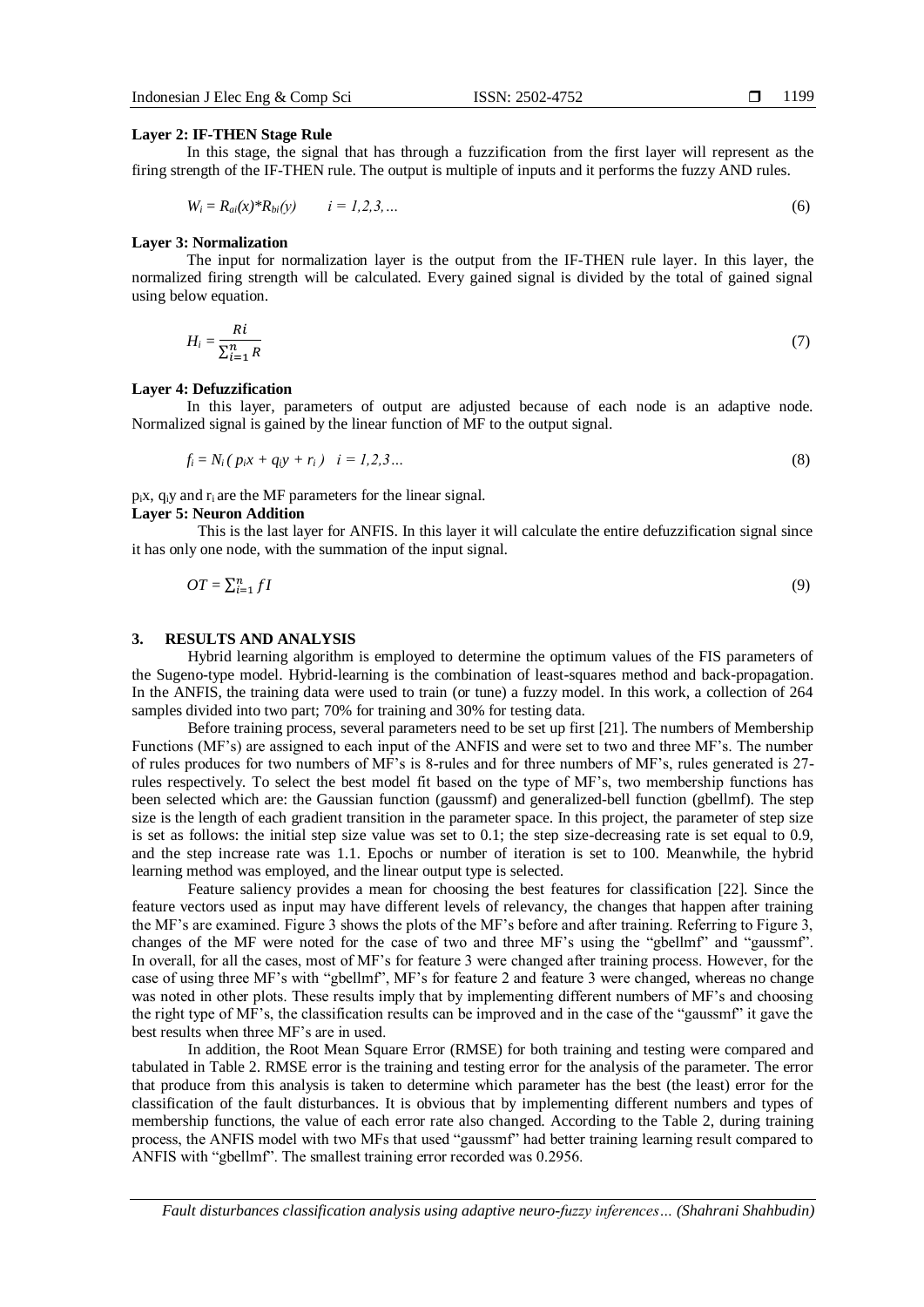On the other hand, in term of testing process, in the case of the "gaussmf" it gave the best results when three MFs are in used. The lowest testing error recorded was 0.0541. Therefore, it can be said that, based on the testing result, the ANFIS with three MF's had a better classification results compared to other ANFIS model that used "gbellmf".



Figure 3. Plots for 2 MF's and 3 MF's (i) Initial MF's input and (ii-iv) Final MF's for all three inputs (F1, F2, F3) using two types of MF's (a) "Gaussmf", and (b) "Gbellmf"  $\frac{dF}{dr}$ a<br>Degree of membership<br>Degree of membership

Indonesian J Elec Eng & Comp Sci, Vol. 16, No. 3, December 2019 : 1196 - 1202  $\frac{1}{\log n}$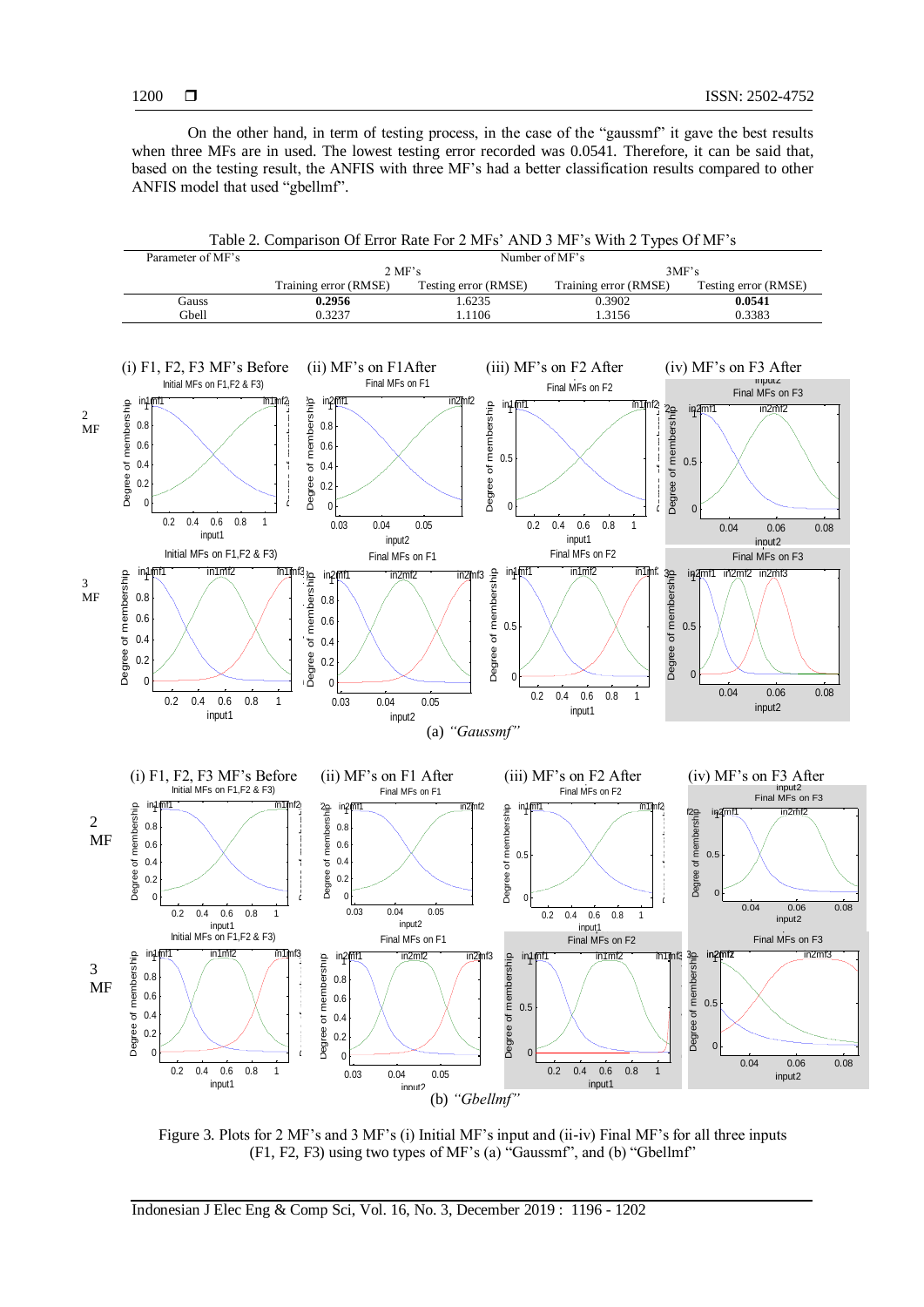## **4. CONCLUSION**

In this work, it can be concluded that the analysis of fault classification disturbances based ANFIS classifier shows that "gaussmf" with three numbers of MF's has suitable method for fault disturbances classification. For this study, the use of three gaussian MFs ("*gaussmf* ") has obtained the best classification results based on the lowest testing error rate. Therefore, this work shows that type of MF's and numbers of MF's play an important role in the analysis of the ANFIS classification. Furthermore, the ANFIS classifier can improve significantly by manipulating the type and number of the MFs.

# **ACKNOWLEDGEMENTS**

The author would like to thank Faculty of Electrical Engineering and JPBSM UiTM for the support grant in publishing this manuscript.

#### **REFERENCES**

- [1] M. Markovska and D. Taskovski, "Optimal Wavelet Based Feature Extraction and Classification of Power Quality Disturbances Using Random Forest," no. July, pp. 6–8, 2017.
- [2] S. Shahbudin, Z. F. Mohmad, S. I. Suliman, M. Kassim, and R. Mohamad, "Classification of power quality disturbances at transmission system using support vector machines," *Indones. J. Electr. Eng. Comput. Sci*., vol. 6, no. 2, pp. 310–317, 2017.
- [3] K. Thirumala, A. C. Umarikar, and T. Jain, "*A generalized empirical wavelet transform for classification of power quality disturbances,*" 2016 IEEE Int. Conf. Power Syst. Technol., pp. 1–5, 2016.
- [4] E. G. Ribeiro, G. L. Dias, B. H. G. Barbosa, and D. D. Ferreira, "Real-time system for automatic classification of power quality disturbances," *2016 17th Int. Conf. Harmon. Qual. Power*, pp. 908–913, 2016.
- [5] J. A. Bosnic, G. Petrovic, A. Putnik, and P. Mostarac, "*Power quality disturbance classification based on wavelet transform and support vector machine,"* 2017 11th Int. Conf. Meas., pp. 9–13, 2017.
- [6] X. Shicheng, X. Li, and B. Leping, "*An effective S-Transform feature extraction method for classification of power*
- *quality disturbance Signals,*" Proc. 2015 Chinese Autom. Congr. CAC 2015, pp. 1555–1560, 2016. [7] F. Ucar, O. F. Alcin, B. Dandil, and F. Ata, "Power quality machine," Energies, vol. 11, no. 1, pp. 1–14, 2018.
- [8] S. M. B. a. S. P. L. C. Saikia, *"Detection and Classification of Power Quality Disturbances Using Wavelet Transform, Fuzzy Logic and Neural Network,"* India Conference (INDICON), 2010 Annual IEEE, pp. 1 - 5, 2010.
- [9] Mohamed M Ismail and M A. Moustafa Hassan. (2013). *"Distance Relay Protection for Short and Long Transmission line."* U2013 Proceedings of International Conference on Modelling, Identification & Control (lCMIC): 204-211.
- [10] T. S. Kamel, M. A. Moustafa Hassan, A. El-Morshedy (2009). *"Advanced Distance Protection Scheme for Long Transmission Lines In Electric Power Systems Using Multiple Classified ANFIS Networks."* IEEE Conference Publications: 1-5
- [11] Adnan H. Tawafan, Marizan bin Sulaiman, Zulkiflie bin Ibrahim (2012). "Adaptive Neural Subtractive Clustering Fuzzy Inference System for the Detection of High Impedance Fault on Distribution Power System*." International Journal of Artificial Intelligence* 1(2): 63-72.
- [12] H. a. F. Rasli, "Fault Diagnosis in Power Distribution Network Using Adaptive Neuro-Fuzzy Inference System (ANFIS)," *Fuzzy Inference System - Theory and Applications,* 2012.
- [13] J.-S. R. Jang, "*ANFIS: Adaptive Network Based Fuzzy Inference System,"* IEEE Transaction on Systems, Man and Cybernetic, vol. 23, pp. 665-685, 1993.
- [14] J. S. R. Jang. C. T. Sun, E. Mizutani "A Computational Approach to Learning And Machine " *Intelligence Neuro-Fuzzy and Soft Computing*, Prentice Hall, US Edition, 1997
- [15] Alex Wenda, A. Hussain, S. A. Samad, R. Mohamed abd M A Hannan *"Web Based On Mobile Phone for Automatic Classification of Power Quality Disturbance Using the S-Transform and Support Vector Machine*," Proceeding of International Technical Conference of IEEE Region 10 (TENCON 2010), pp. 21-24, 2010.
- [16] Resul COTELI, "A Combined Protective Scheme for Fault Classification and Identification of Faulty Section in Series Compensated Transmission Lines," *Turkish Journal of Electrical Engineering & Computer Sciences*, pp. 1-15,2013
- [17] "'The Fuzzy Logic Toolbox' and 'Wavelet Toolbox' Matlab 7.0 " The Math Works.
- [18] D. K. Mohanta, Sadhu, P.K, and Chakrabarti, R., "Fuzzy Markov Model for Determination of Fuzzy State Probabilities of Generating Units Including the Effect of Maintenance Scheduling," *IEEE Trans Power Deliv*, vol. 20, pp. 2117-2124, 2005.
- [19] M. J. R. a. D. K. Mohanta, "Adaptive Neuro-Fuzzy Inference System Approach for Transmission Line Fault Classification and Location Incorporating Effects of Power Swings," *The Institution of Engineering and Technology,* vol. 2, pp. 235–244, March 2008.
- [20] Tamer S. Kamel, M. A. Moustaffa Hassan, "Adaptive Neuro-Fuzzy Inference System (ANFIS) For Fault Classification in the Transmission Lines," *The Online Journal on Electronics and Electrical Engineering (OJEEE)*, Vol. (2) – No. (1),164-169,2009

*Fault disturbances classification analysis using adaptive neuro-fuzzy inferences… (Shahrani Shahbudin)*